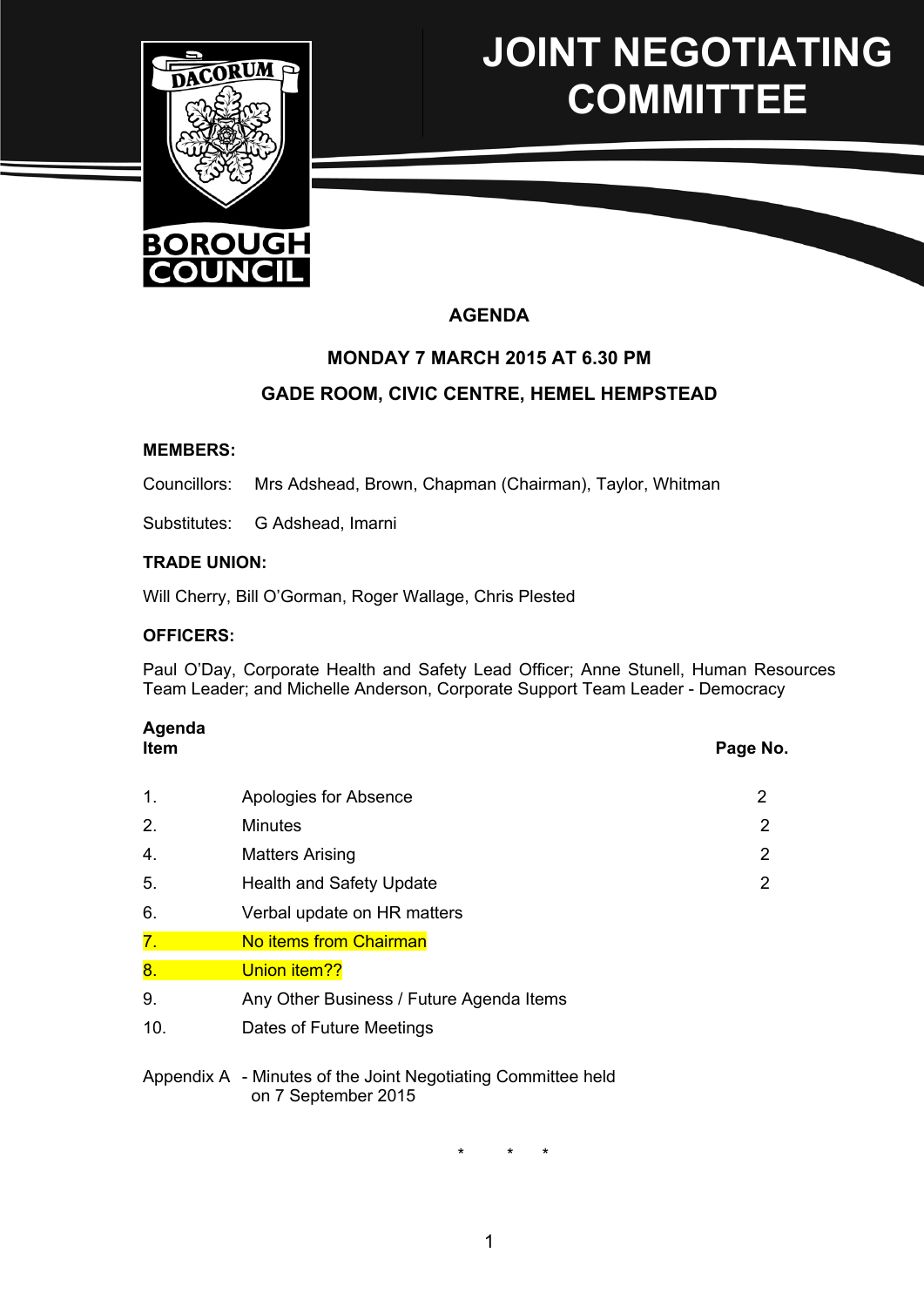## **1. APOLOGIES FOR ABSENCE**

To receive any apologies for absence.

## **2. MINUTES**

To confirm the minutes of the meeting held on 7 September 2015 (Appendix A, page 4).

## **4. MATTERS ARISING**

To discuss any matters arising from the last meeting held on 7 September 2015.

## **5. HEALTH AND SAFETY UPDATE**

## **6. ANY OTHER BUSINESS/FUTURE AGENDA ITEMS**

To discuss any other business that may have arisen since the last meeting/any future agenda items.

## **7. DATES OF FUTURE MEETINGS**

| Meeting Date – start time 6.30 pm | Date agenda to be circulated |
|-----------------------------------|------------------------------|
| Monday 13 June 2016               | Monday 23 May                |
| Monday 5 September 2016           | Monday 15 August             |
| Monday 5 December 2016            | Monday 14 November           |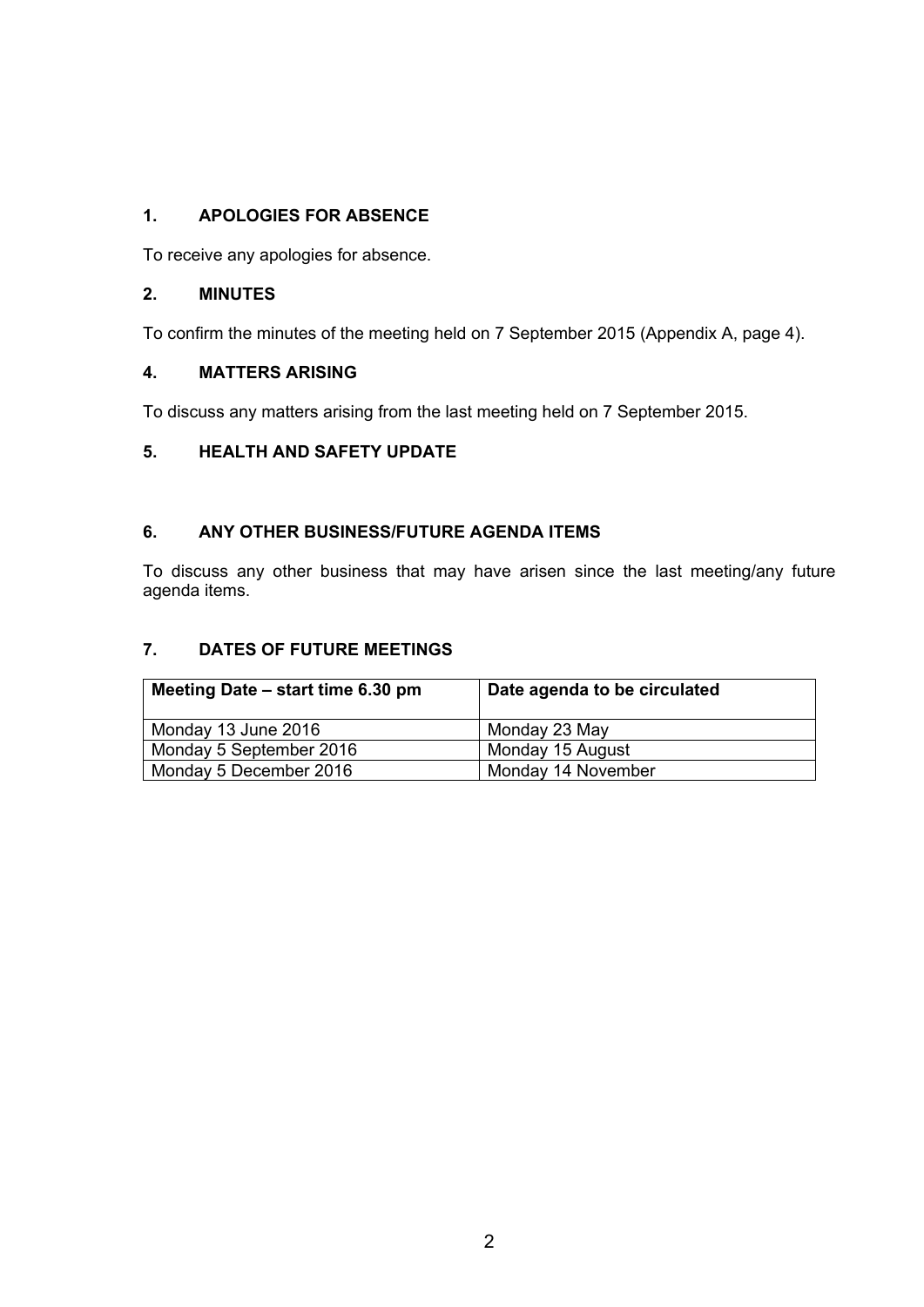## **JOINT NEGOTIATING COMMITTEE**

#### **MONDAY 7 SEPTEMBER 2015**

#### **MINUTES OF THE MEETING**

#### **Attending:**

**Councillors:** B Chapman (Chairman), Imarni and Whitman

**Trade Union:** Will Cherry, William O'Gorman, Dean Lloyd and Roger Wallage.

**Officers:** Paul O'Day, Corporate Health and Safety Officer; Anne Stunell, Human Resources Team Leader and Michelle Anderson, Corporate Support Team Leader - Democracy (Minutes).

The meeting began at 6.47 pm

#### **1. APOLOGIES FOR ABSENCE**

Apologies for absence were received on behalf of Councillors Mrs Adshead and Brown. An apology for absence was also received from Chris Plested.

Cllr Taylor was absent.

It was agreed that Councillor Imarni would take part in the meeting, to substitute for the Councillors who were absent and to ensure the meeting was quorate.

#### **2. APPOINTMENT OF CHAIRMAN & VICE CHAIRMAN**

#### **Resolved:**

- That Councillor Chapman be appointed as Chairman until May 2016.
- That Chris Plested be appointed as Vice-Chairman until May 2016.

#### **3. MINUTES**

The minutes of the meeting held on 8 December 2014 were agreed by the members present and signed by the Chairman.

#### **4. MATTERS ARISING**

None.

#### **5. HEALTH AND SAFETY UPDATE**

Councillor Chapman read through the report provided by Paul O'Day, the Corporate Health and Safety Officer, which gave the following updates:

#### **New Chairs**

Following a review of the chairs at the Civic Centre it was found that a number were not DSE (Display Screen Equipment) compliant.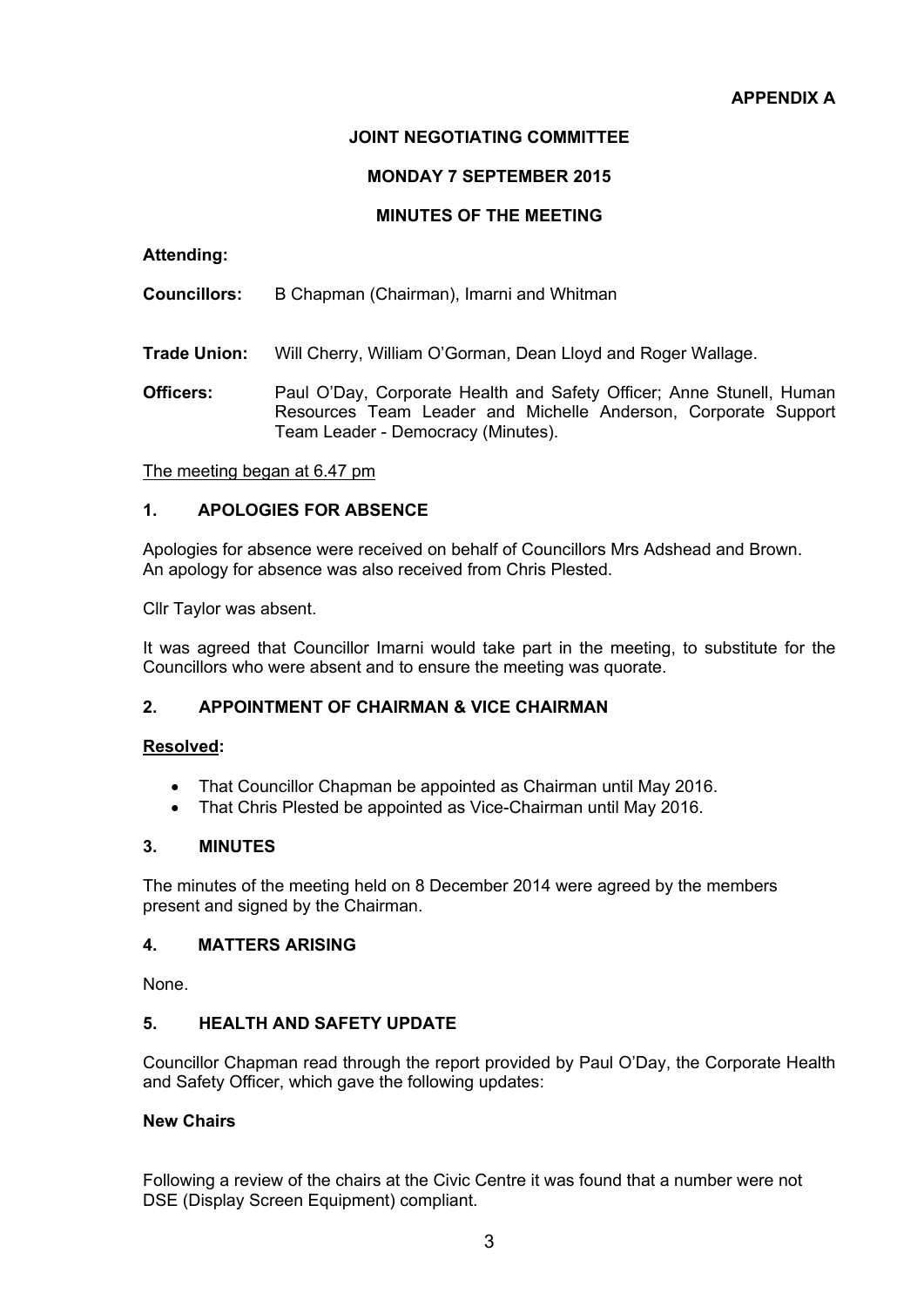CMT agreed to bring forward the budget for new chairs for the Forum.

A tender process was set up , and a number of suppliers provided samples which went through staff evaluation. The winning chair with the scoring evaluation will be presented to CMT on the 15<sup>th</sup> September 2015 with a recommendation that the winning chair is purchased.

The new chairs will assist in the hot desking arrangements.

The DSE compliant chairs at the Civic Centre will then be distributed elsewhere in the Council.

### **DSE Software**

A further update will be provided at JNC as the software is due to go to the trial stage the week commencing 1<sup>st</sup> September 2015.

After the trial, training sessions will be delivered to staff and managers prior to it being rolled out to other departments.

The software will also be used for homeworking DSE assessments.

#### **Manual Handling Training**

Approximately 90 CSG staff had manual handling training. During September 2015, the cleaning staff for housing (approx. 40 staff) will also undergo manual handling training.

#### **Level 2 Principles of Health & Safety Risk Assessments**

This course is continuing to be delivered, the courses are:

- $\geq 29$ <sup>th</sup> Sept 2015
- $\geq 29$ <sup>th</sup> Oct 2015
- $\geq 18$ <sup>th</sup> Nov 2015

#### **Handbooks**

CSG have had health & safety handbooks produced as the operational staff do not have access to computers.

#### **Sun Protection**

Sun cream is now available for CSG and Waste Services Staff, also sun protection advice leaflets have been provided for Cupid Green.

#### **Discussion**

#### **New Chairs**

Councillor Whitman asked if the UNISON representatives had seen the chairs? P O'Day explained that they had to go through the tendering procurement process. Around 12-14 chairs were seen and staff had tested them. Scores were given to each in order to pick a winner. The new chairs will go to the Forum and any chairs not DSE compliant will be offered for home working (around 70%) as they would be suitable for 1 person.

The committee were happy with the choice of new chairs.

#### **DSE Software**

P O'Day said they were ready to go live. The required links were now available and would be confirm to be in working order later this week. This will then b trialled in Environmental Health as there was a good mix of users. Their feedback will then be used to assist with the roll out of training.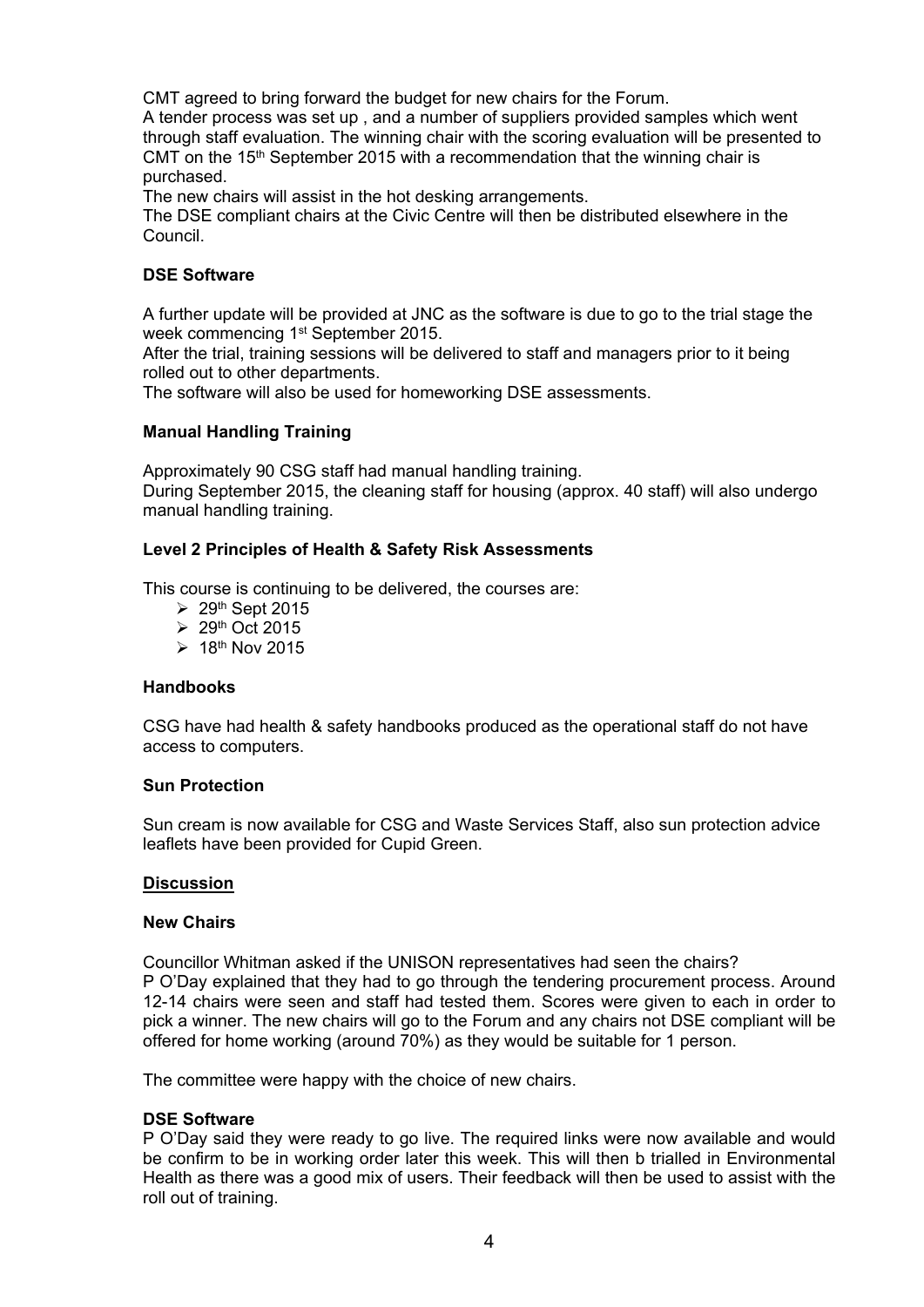W Cherry noted that the DSE requirements for home working was a big problem at the start of discussions, however this seemed to have been addressed. He thanked the officers for their work on this.

P O'Day said that employees could do both, a home and a work assessment, to see what arrangements needed to be in place.

Councillor Chapman asked that P O'Day emailed the committee to give an update on progress.

#### **Manual Handling Training**

W Cherry noted that this had already been completed. He added that people thoroughly enjoyed the course, it was a dry subject made interesting, and thanked P O'Day.

The Committee were happy with this update.

#### **Level 2 Principles of Health & Safety Risk Assessments**

Councillor Chapman asked how many staff had to go through this process.

P O'Day said that any staff could be required to do the assessment (team leaders etc). Staff had a choice of dates for the course and it was noted that there was a maximum of 12 on a course.

He added that next year the courses would possibly be run on a quarterly basis instead of monthly.

W Cherry said that he had already achieved a level 3, but not through DBC. He asked if he had to do level 2 at DBC.

P O'Day confirmed this was not necessary.

#### **Handbooks**

P O'Day asked how the handbooks were wearing.

B O'Gorman explained that they were kept in the vans, so were doing ok.

#### **Sun Protection**

A Stunell explained that ideally they wanted this to be provided before the summer, however felt it was around 6 weeks too late.

#### **6. ANY OTHER BUSINESS/FUTURE AGENDA ITEMS**

The following items to be considered at the next meeting:

W Cherry requested 'Holiday pay and overtime'

A Stunell explained they had received a letter from UNITE in June, but nothing had been received yet from UNISON. It was noted that there was case law ongoing, and they were waiting for the regional outcome. If anything needed to be done, DBC would do so.

A Stunell said they have chased the East of England authority.

R Wallage felt that there was no point chasing Officers, until they had received a response.

W Cherry was concerned that the original ruling said you could only claim for 3 months prior and they had waited a year already. He said the longer it goes on the harder it would be to claim.

It was agreed that an update on 'Holiday and overtime' would be included in the agenda for the 7<sup>th</sup> of December meeting.